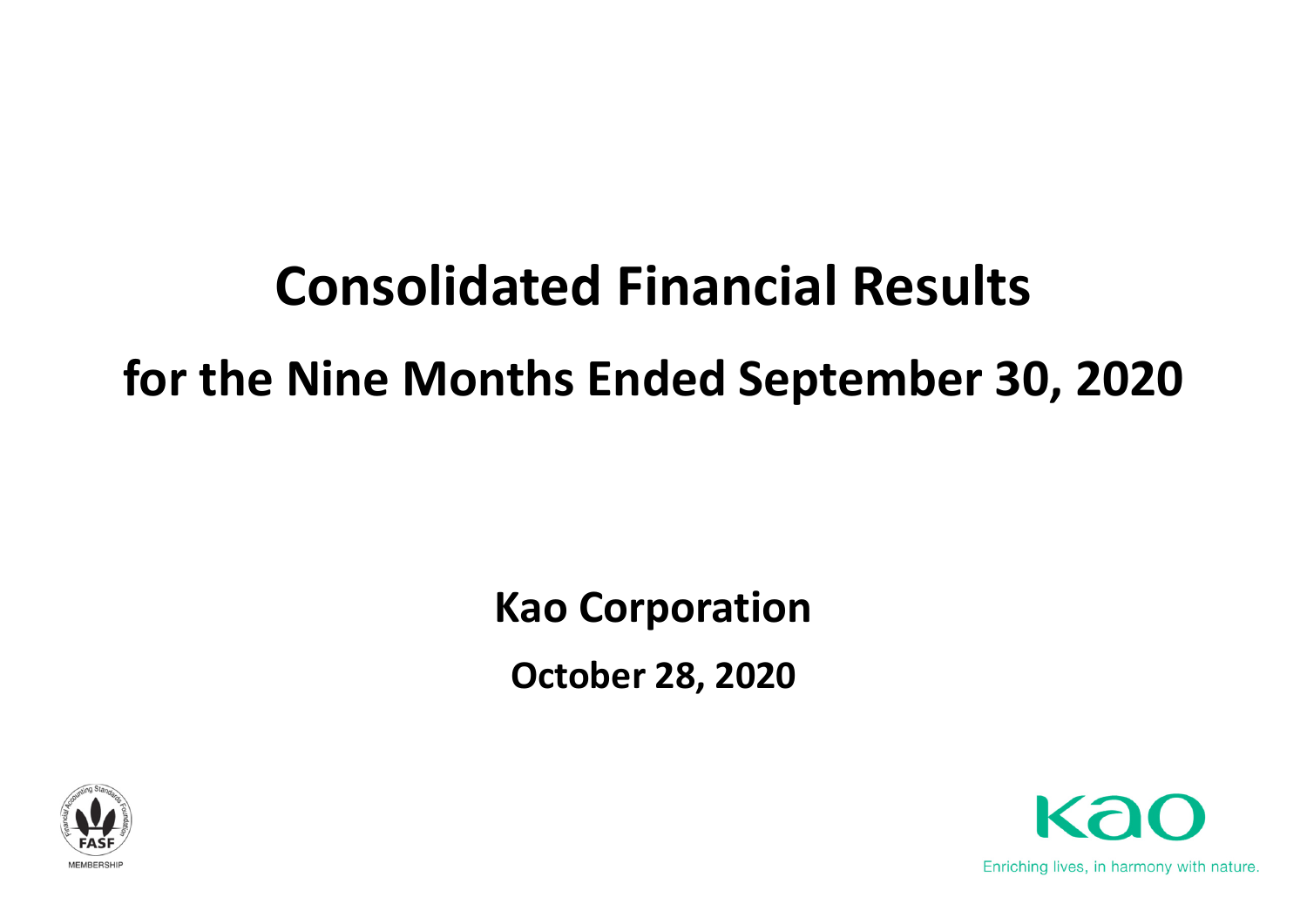These presentation materials are available on our website in PDF format:

www.kao.com/global/en/investor-relations/library/presentations/

Forward-looking statements such as earnings forecasts and other projections contained in this release are based on information available at this time and assumptions that management believes to be reasonable, and do not constitute guarantees of future performance. Actual results may differ materially from those expectations due to various factors.

- ・ The Kao Group adopted IFRS 16 "Leases" in the three months ended March 31, 2019
- ・ Numbers in parentheses in charts are negative

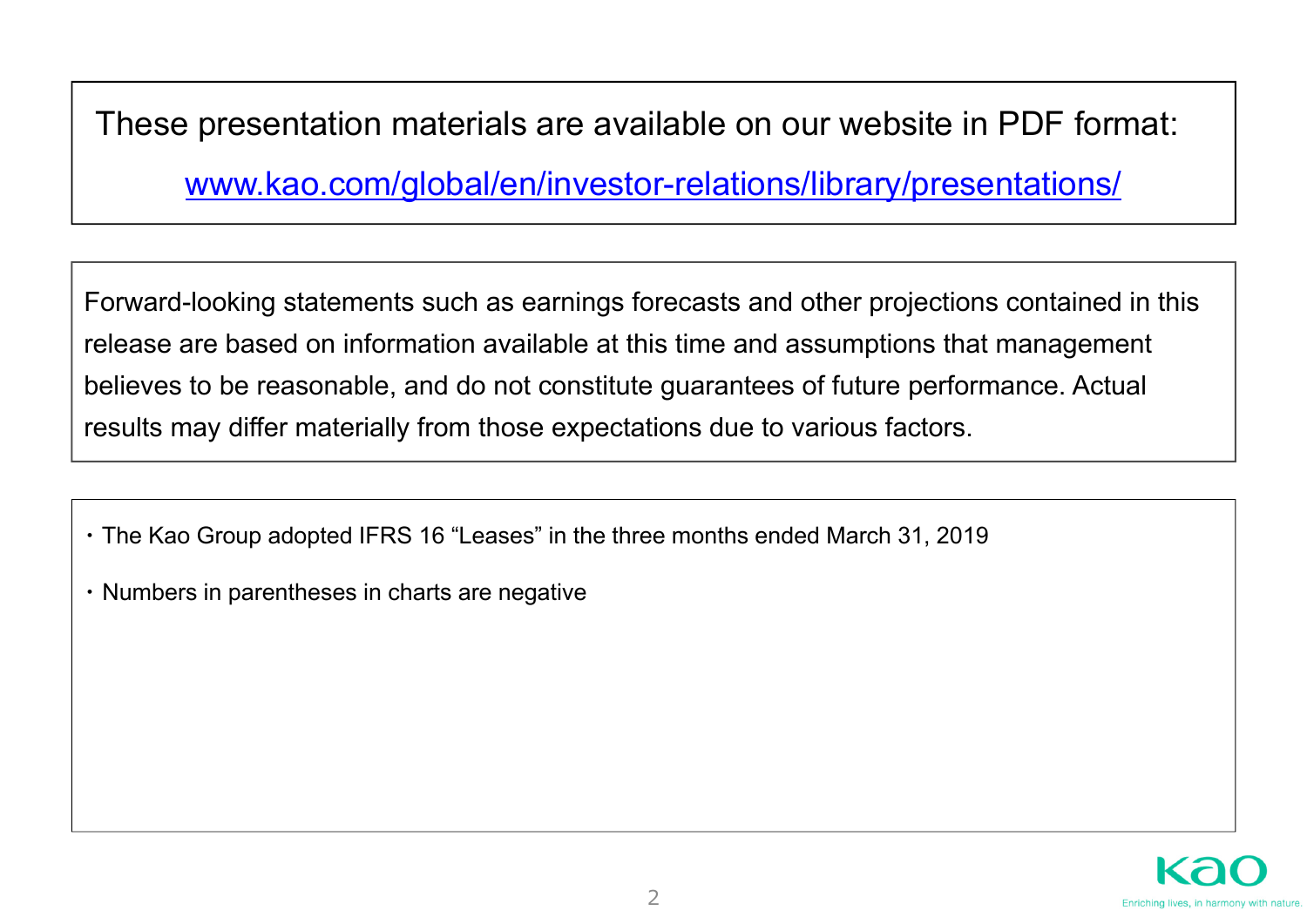## Consumer Products Market in Japan



Consumer purchase price for 15 major household and personal care categories<sup>4</sup>



1. 82 major household and personal care product categories

2. 26 cosmetics product categories

3. SRI: Estimates based on POS data from approx. 3,000 retail outlets nationwide / SCI: Purchasing data from approx. 50,000 consumer monitors nationwide / SLI: Purchasing data for cosmetics, skin care and hair care products from approx. 40,000 female monitors nationwide

4. Index with January to December 2015 as 100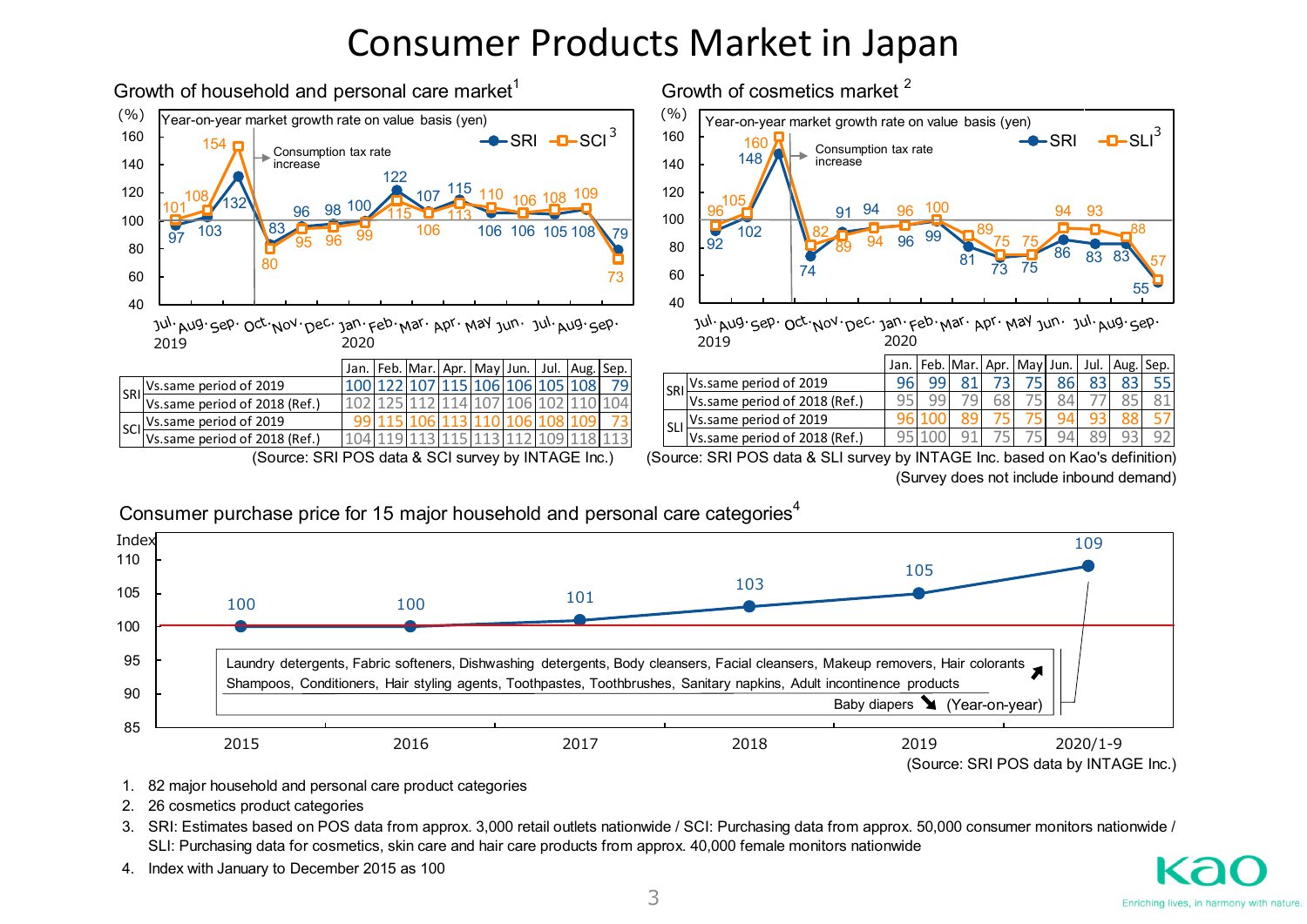# Highlights of Consolidated Financial Results

| Consolidated Operating Results (Nine months ended September 30) |                                                              |                                             |          |         |
|-----------------------------------------------------------------|--------------------------------------------------------------|---------------------------------------------|----------|---------|
| (Billion yen)                                                   | FY2019                                                       | <b>FY2020</b>                               | Growth % | Change  |
| Net sales                                                       | 1,109.3                                                      | 1,005.3                                     | (9.4)    | (104.1) |
|                                                                 |                                                              | Effect of currency translation <sup>1</sup> | (0.8)    | (8.8)   |
|                                                                 | Impact of change in method of recognizing sales <sup>2</sup> |                                             | (2.1)    | (25.0)  |
|                                                                 |                                                              | Like-for-like growth excluding above impact | (6.5)    | (70.3)  |
| Operating income                                                | 151.0                                                        | 120.1                                       | (20.5)   | (30.9)  |
| Operating margin                                                | 13.6%                                                        | 11.9%                                       |          |         |
| Income before income taxes                                      | 149.4                                                        | 119.1                                       | (20.3)   | (30.3)  |
| Net income                                                      | 105.1                                                        | 87.4                                        | (16.9)   | (17.7)  |
| Net income attributable to owners of the parent                 | 103.6                                                        | 85.9                                        | (17.0)   | (17.6)  |
| EBITDA (Operating income + Depr. & Amort.) <sup>3</sup>         | 199.5                                                        | 171.0                                       | (14.3)   | (28.6)  |
| Basic earnings per share (yen)                                  | 213.99                                                       | 178.70                                      | (16.5)   | (35.29) |

1. Exchange rates: 107.55 yen/USD, 120.90 yen/Euro, 15.38 yen/Yuan

2. As of the fiscal year ending December 31, 2020, the Company has changed its method of recognizing sales for some transactions from the gross amount to the net amount

3. Excluding depreciation of right-of-use assets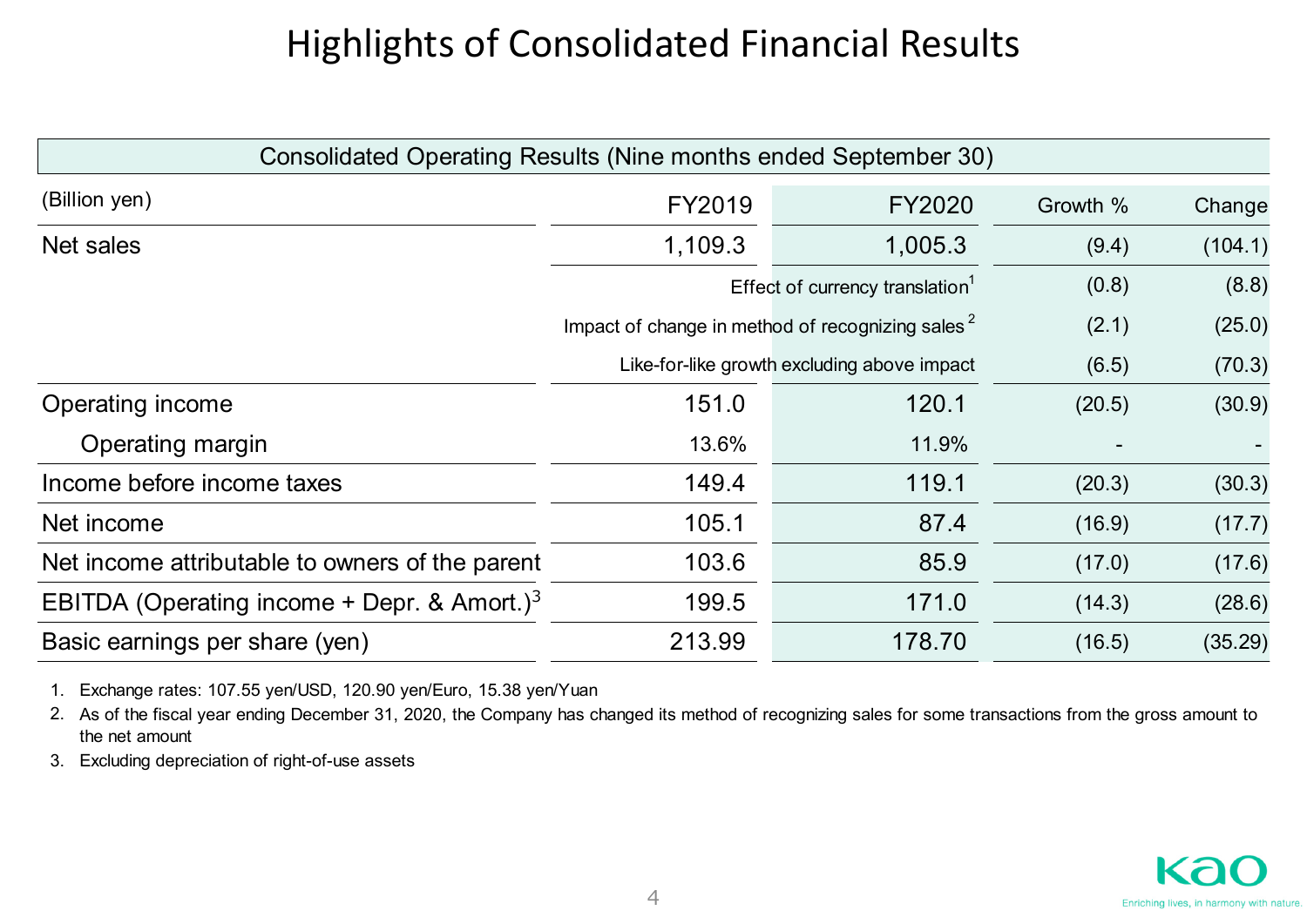### Overview of Consolidated Financial Results for the Nine Months Ended September 30, 2020

#### Market Overview

While there is no telling for certain when the global COVID-19 pandemic will subside, the Kao Group has been protecting employees who work in production, logistics, sales and other activities that are of use to society and promptly providing <sup>a</sup> large quantity of products that help prevent infection. In addition, the Kao Group has been communicating timely and accurate information that helps people live with peace of mind, while working to gradually bring business activities back to normal. In the second half of the year, global efforts were implemented to cope with both infection prevention measures and economic recovery, and while markets gradually recovered centered on the Americas and Europe, the number of newly infected people in Japan began to rise again, delaying economic recovery. Moreover, due to factors including <sup>a</sup> challenging year‐on‐year hurdle resulting from last‐ minute‐demand in September 2019 ahead of <sup>a</sup> consumption tax rate increase implemented in Japan in October 2019, the business environment remained severe.

#### Overview of Results

Net sales 1,005.3 billion yen: Like‐for‐like growth (vs. same period <sup>a</sup> year earlier) ‐6.5% (Consumer Products Business: ‐6.4%, Chemical Business: ‐6.6%) Change from same period <sup>a</sup> year earlier ‐104.1 billion yen: Like‐for‐like ‐70.3 billion yen, impact of change in method of recognizing sales ‐25.0 billion yen, effect of currency translation ‐8.8 billion yen

Operating income 120.1 billion yen: ‐20.5% or ‐30.9 billion yen compared with the same period <sup>a</sup> year earlier, operating margin 11.9%

Continued on next page

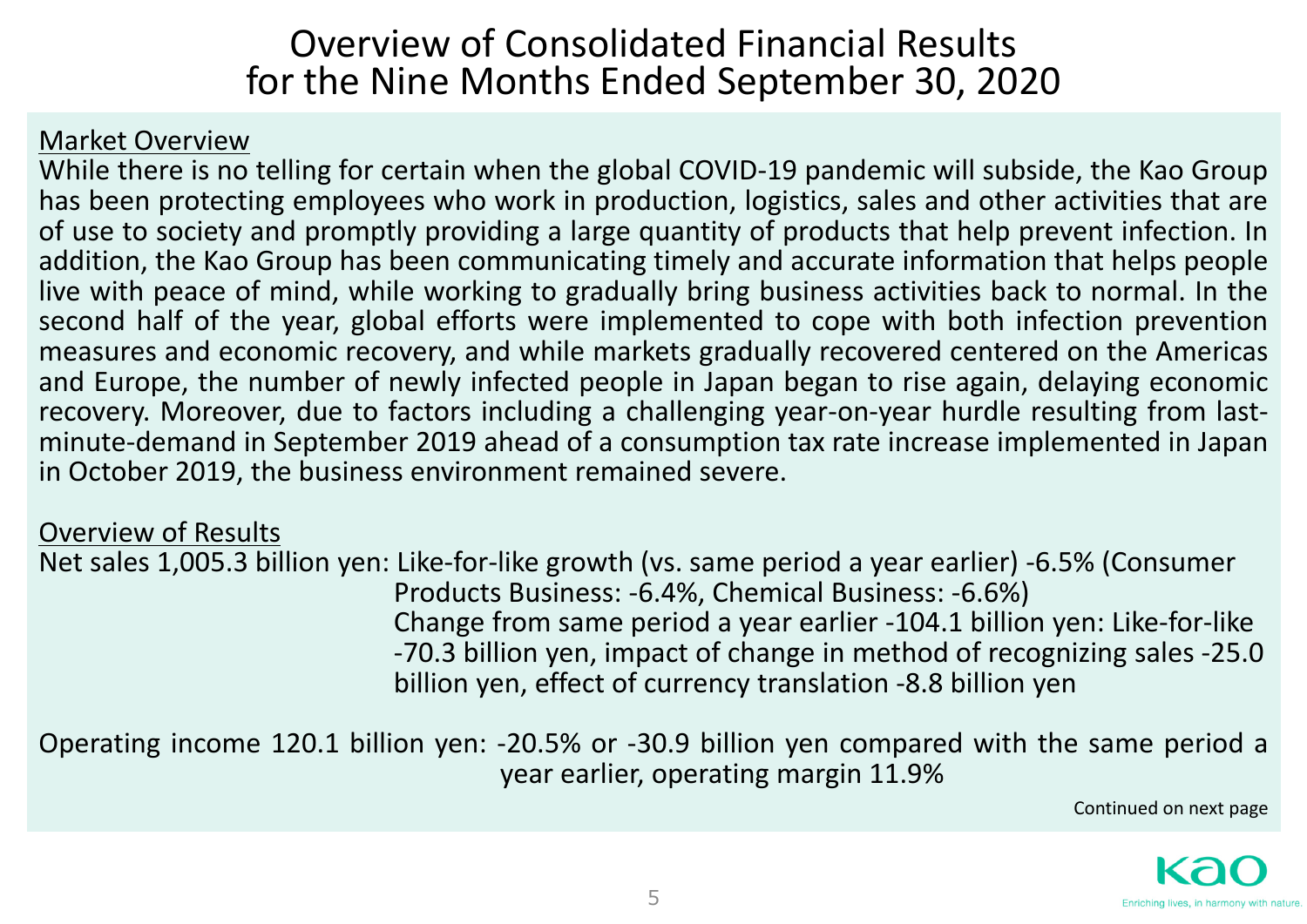## Overview of Consolidated Financial Results for the Nine Months Ended September 30, 2020

Continued from previous page

- ・Results were largely in line with the revised forecast as of the end of the third quarter (September 30, 2020).
- ・ Hygiene‐related products business\* (hand soap, hand sanitizer, home care products, etc.): In an expanding market, sales and operating income increased substantially compared with the same period <sup>a</sup> year earlier. The Kao Group stepped up production and supply capacity for hand soap and hand sanitizer in Japan, and market share grew. Sales of home care products were strong in Japan and Asia.
- ・ Cosmetics Business: Although Kao China performed well (20% increase in sales compared with the same period <sup>a</sup> year earlier), inbound demand decreased in Japan, and there was <sup>a</sup> slump in sales of makeup products, which account for <sup>a</sup> high proportion of sales, as people refrained from going out and wearing masks became common practice, among other factors. There were signs of recovery after the state of emergency was lifted in May, but sales were affected by <sup>a</sup> resurgence of the COVID‐19 pandemic in July. Moreover, due to <sup>a</sup> challenging year‐on‐year hurdle resulting from last-minute demand in September 2019 ahead of a consumption tax rate increase, sales and operating income both decreased substantially compared with the same period <sup>a</sup> year earlier.
- \* Hand soap and hand sanitizer include sales of commercial‐use products (Fabric and Home Care Business).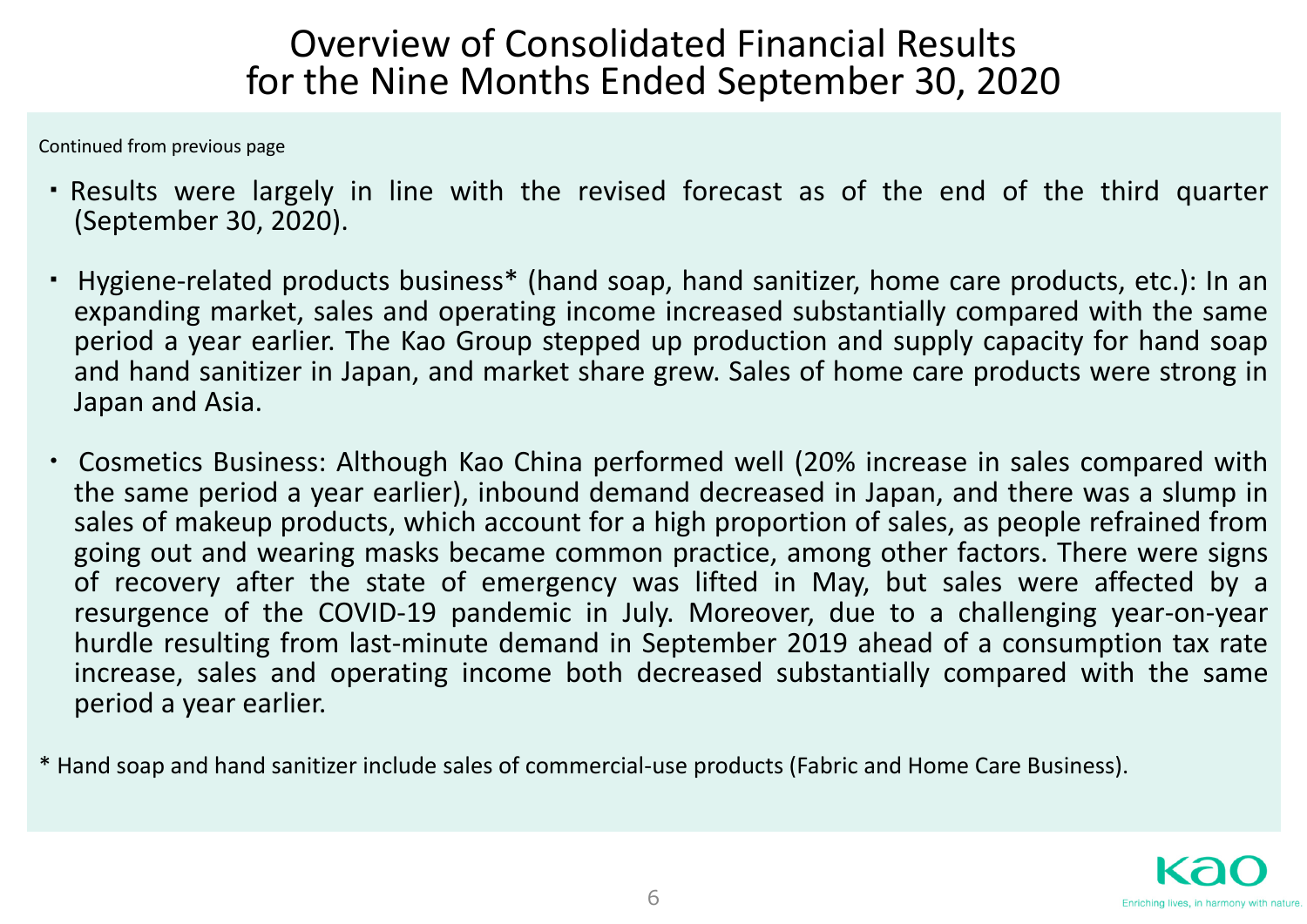## Consolidated Net Sales by Segment/Geographic Area (Nine months ended September 30, 2020)



- 1. Net sales of the Chemical Business include intersegment transactions
- 2. Excluding the effect of currency translation

 Also excluding the effect of the change in the Company's method of recognizing sales for some transactions for the Skin Care and Hair Care Business from the gross amount to the net amount as of the fiscal year ending December 31, 2020.

Sales by geographic region are classified based on the location of the sales recognized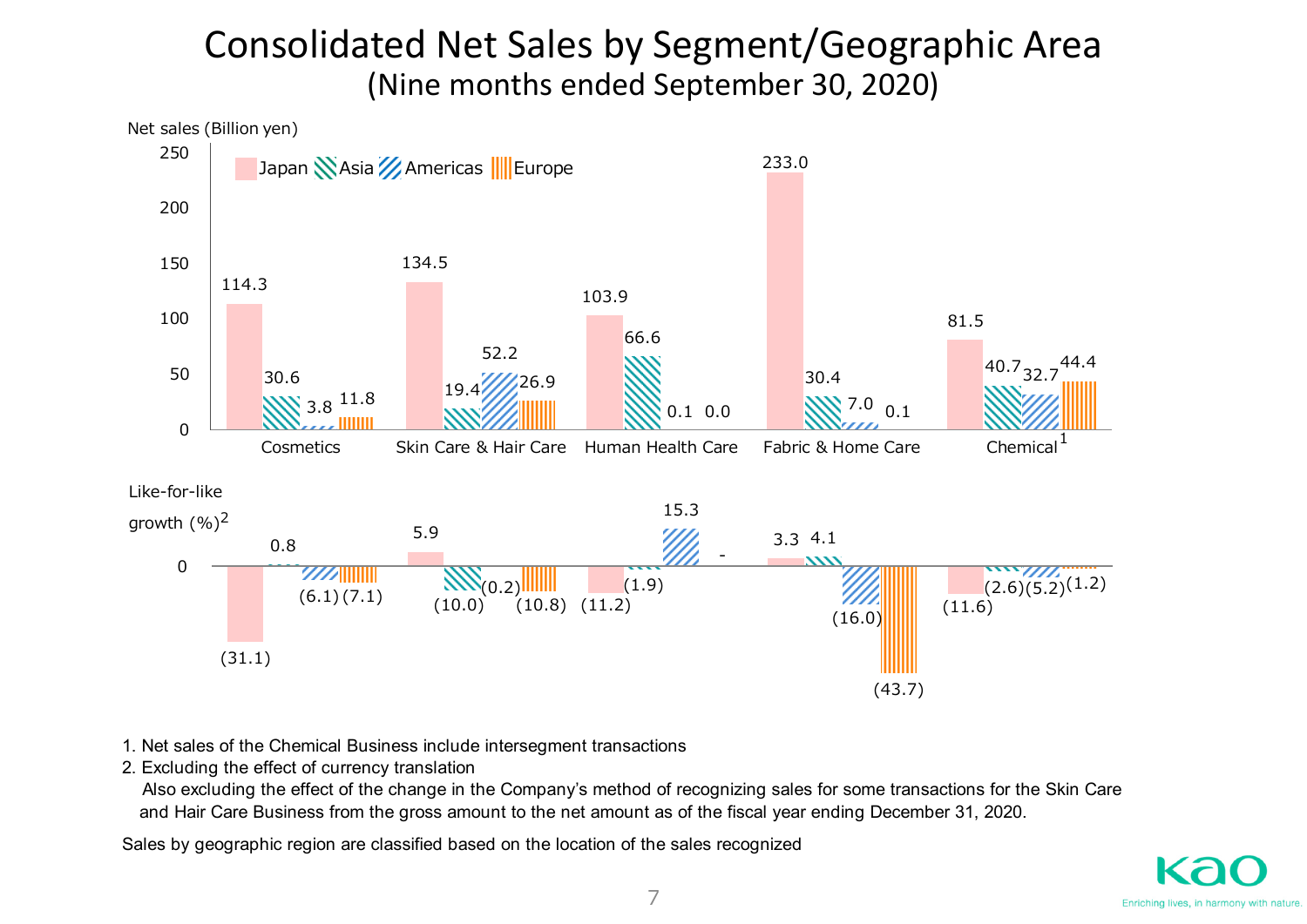## Consolidated Results by Segment (Nine months ended September 30, 2020)



1. Net sales and operating income of the Chemical Business include intersegment transactions

2. Excluding the effect of currency translation

 Also excluding the effect of the change in the Company's method of recognizing sales for some transactions for the Skin Care and Hair Care Business from the gross amount to the net amount as of the fiscal year ending December 31, 2020.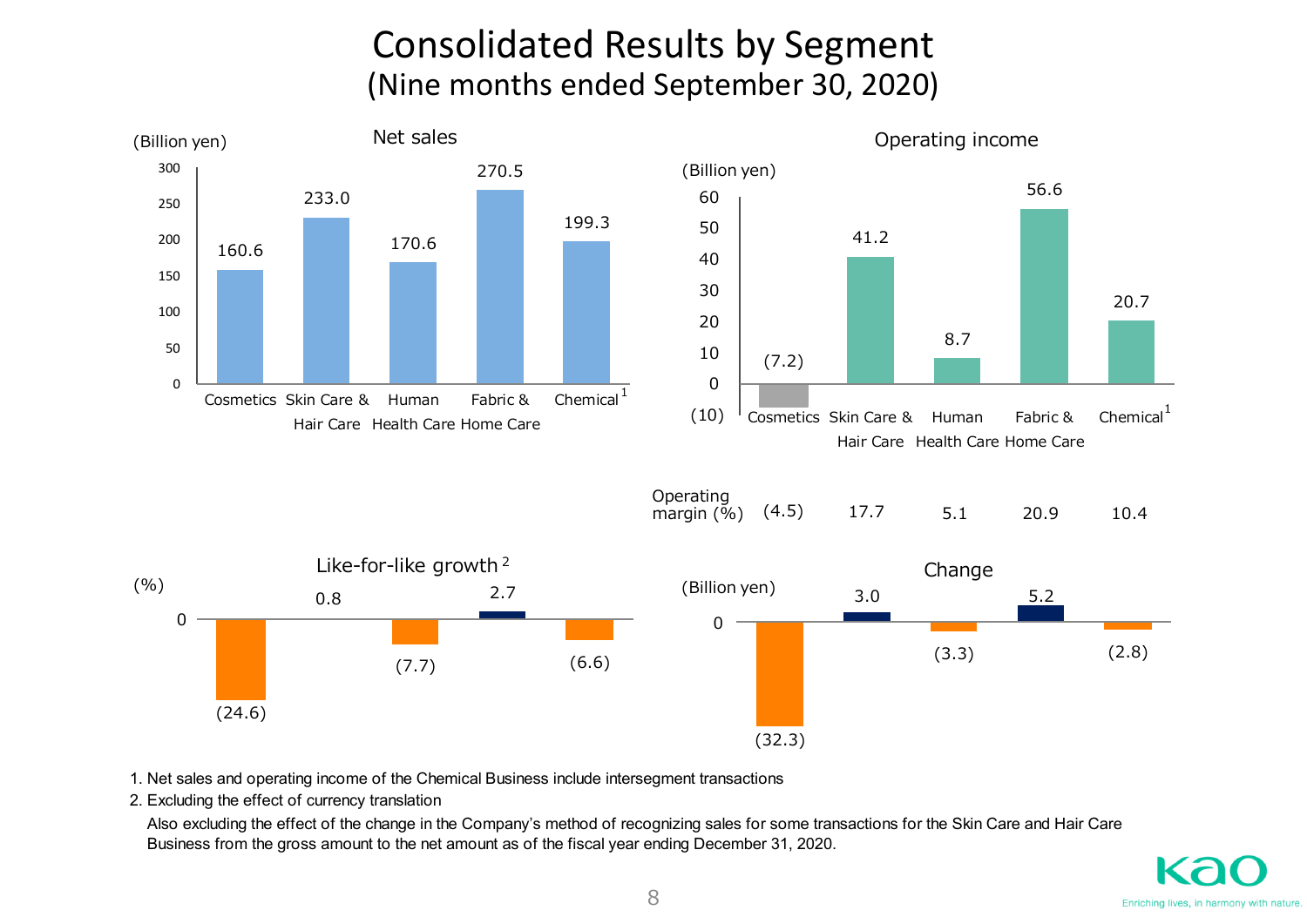## Analysis of Change in Consolidated Operating Income



\* Excluding the effect of currency translation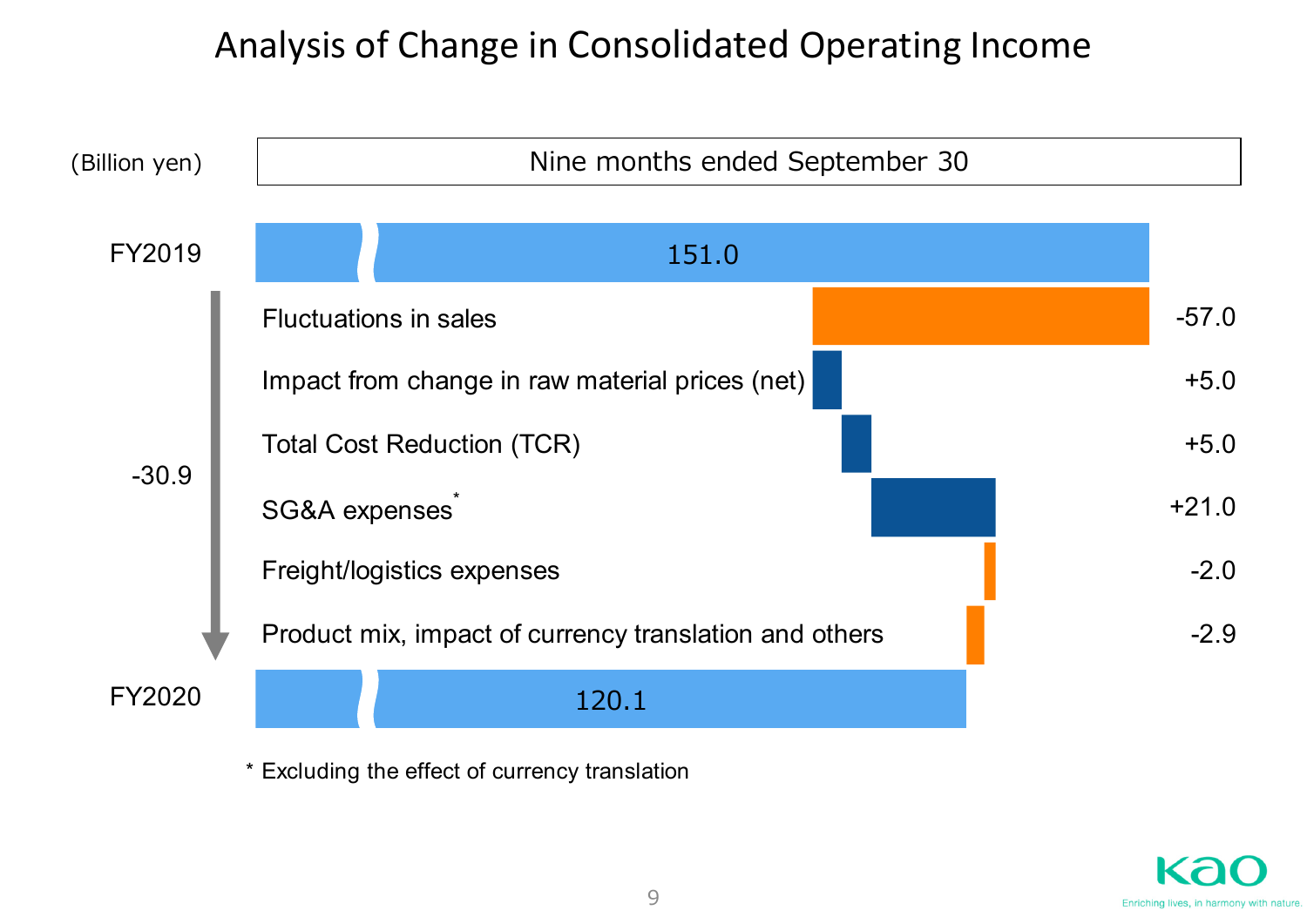# Initiatives and Forecasts for October‐December 2020

#### Market Assumptions

・ Amid <sup>a</sup> resurgence of the COVID‐19 pandemic, efforts are underway in each country and region to normalize economic activity premised on the "new normal," but the recovery lacks vigor and progress is expected to be slow.

#### Key Points of October‐December Initiatives

- ・ The progress of recovery of the Cosmetics Business is expected to continue to significantly influence the overall performance of the Kao Group.
- ・ In the Cosmetics Business, the Kao Group will conduct structural reforms as it proactively launches new products and resumes marketing activities at stores while implementing measures to prevent infection. In addition, Kao China aims for record-high growth in sales and operating income, using Singles' Day on November 11 as a business opportunity.
- ・ For household and personal care products, in addition to initiatives for the season when infectious diseases are most likely to spread, the Kao Group will launch new and improved products and conduct various campaigns for the end of the fiscal year.
- ・ In <sup>a</sup> business environment that is expected to be uncertain and severe, the Kao Group will make the utmost effort globally in working to achieve its announced forecast.

#### Announced Forecast

・ Forecast of consolidated operating results for the full year: Net sales 1,430 billion yen (‐4.8% compared with the previous fiscal year, ‐1.9% on <sup>a</sup> like‐for‐like basis), operating income 190 billion yen (‐10.3%), net income attributable to owners of the parent 134 billion yen (‐9.6%)

The Kao Group aims to pay dividends for FY2020 of 140 yen per share, an increase of 10 yen per share in line with the forecast, for the 31st consecutive fiscal year of increases.